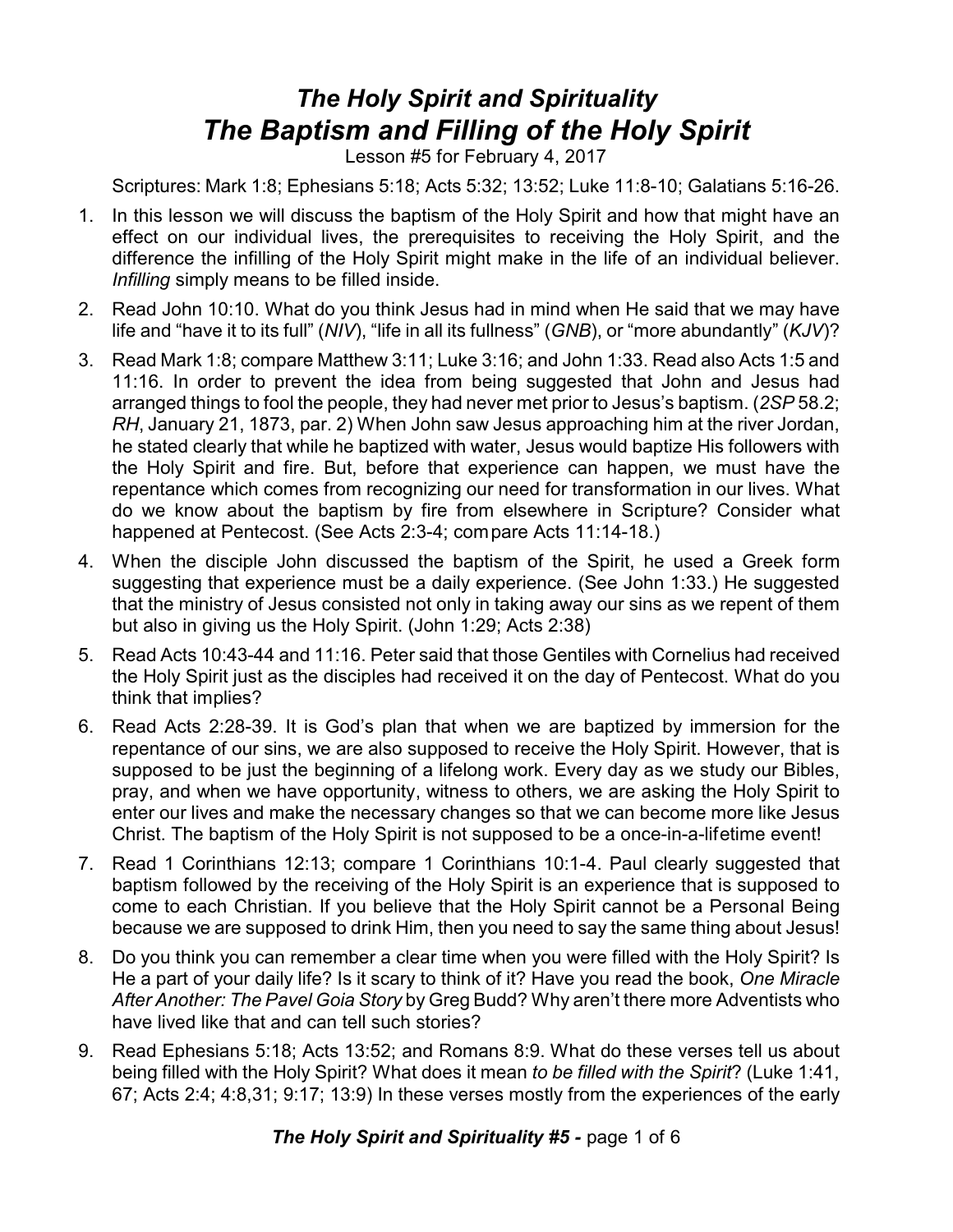church as recorded in the book of Acts, Paul suggested that the filling of the Holy Spirit comes to those who are completely submitted to God and asking for the guiding influence of the Holy Spirit.

- 10. We know that various kinds of influences can affect our lives. Those who drink alcohol on a regular basis show that their walk, talk, even their thoughts are affected in bad ways. Would it be true to say that those who are filled with the Holy Spirit will demonstrate through their walk, talk, and thoughts that they are reflecting the experience of Jesus Christ?
- 11. What is the relationship between receiving the Holy Spirit and having faith? (Galatians 3:2,14) Titus 3:5-6 suggest that we might have a great infilling of the Holy Spirit at the time of our baptism. But, a single experience at any point in time is never meant to carry us on through any extended period of time. The infilling of the Holy Spirit needs to be a daily experience.
- 12. What does it really mean to be filled with the Holy Spirit? Many Christian evangelists and pastors suggest that if they could just have more of the power of the Holy Spirit, they would accomplish great things! But, being filled with the Holy Spirit may have a different meaning. Is it that we are supposed to possess more of Him? Or, that He is supposed to possess more of us?

I wish to impress upon you the fact that those who have Jesus abiding in the heart by faith, have actually received the Holy Spirit. Every individual who receives Jesus as his personal Saviour, just as surely receives the Holy Spirit to be his Counselor, Sanctifier, Guide, and Witness.—Ellen G. White, *Manuscript Releases*, vol. 14, 71.

- 13. One thing is very certain: The Holy Spirit cannot fill the lives of those who are filled with thoughts of their own sins. Repentance and baptism are supposed to clear away this rubbish from our lives. (Acts 2:37-38)
- 14. The Holy Spirit will help us to recognize that true repentance is more than just feeling sorry for the consequences of our sins. It means that through personal experience–but, perhaps even more through reading about and studying the life of Christ–we will recognize the dangers of sin, and we will be repulsed from even committing sins. We are to be drawn to God by His "kindness." (Romans 2:4)
- 15. Read Galatians 3:14 and James 1:6-8. James suggested that if we do not have a solid, reliable relationship with the Holy Spirit, our religious experience may be no more stable than an ocean wave. So, how do we avoid that kind of experience? How do we grow our faith?
- 16. Read Luke 11:8-10,13. When speaking to His disciples, Jesus told them very directly that to receive the blessings that God offered, they–and we–must be persistent in asking. It is not that He is in any way reluctant to give us the Spirit; but, we need to be changed as we ask for God's Spirit until the time comes that we are prepared to receive Him. Our prayers need to be our way of talking to God in response to His way of talking to us through His Word.
- 17. Read Acts 5:32. How do you understand the idea that the Spirit is God's gift to those who obey Him? What does that mean? The process of obedience in the biblical sense requires several steps. First of all, we need to understand clearly what God wants to teach us. Then, we must give our full and willing consent to follow Him. Then, with the aid of the Holy

*The Holy Spirit and Spirituality #5 -* page 2 of 6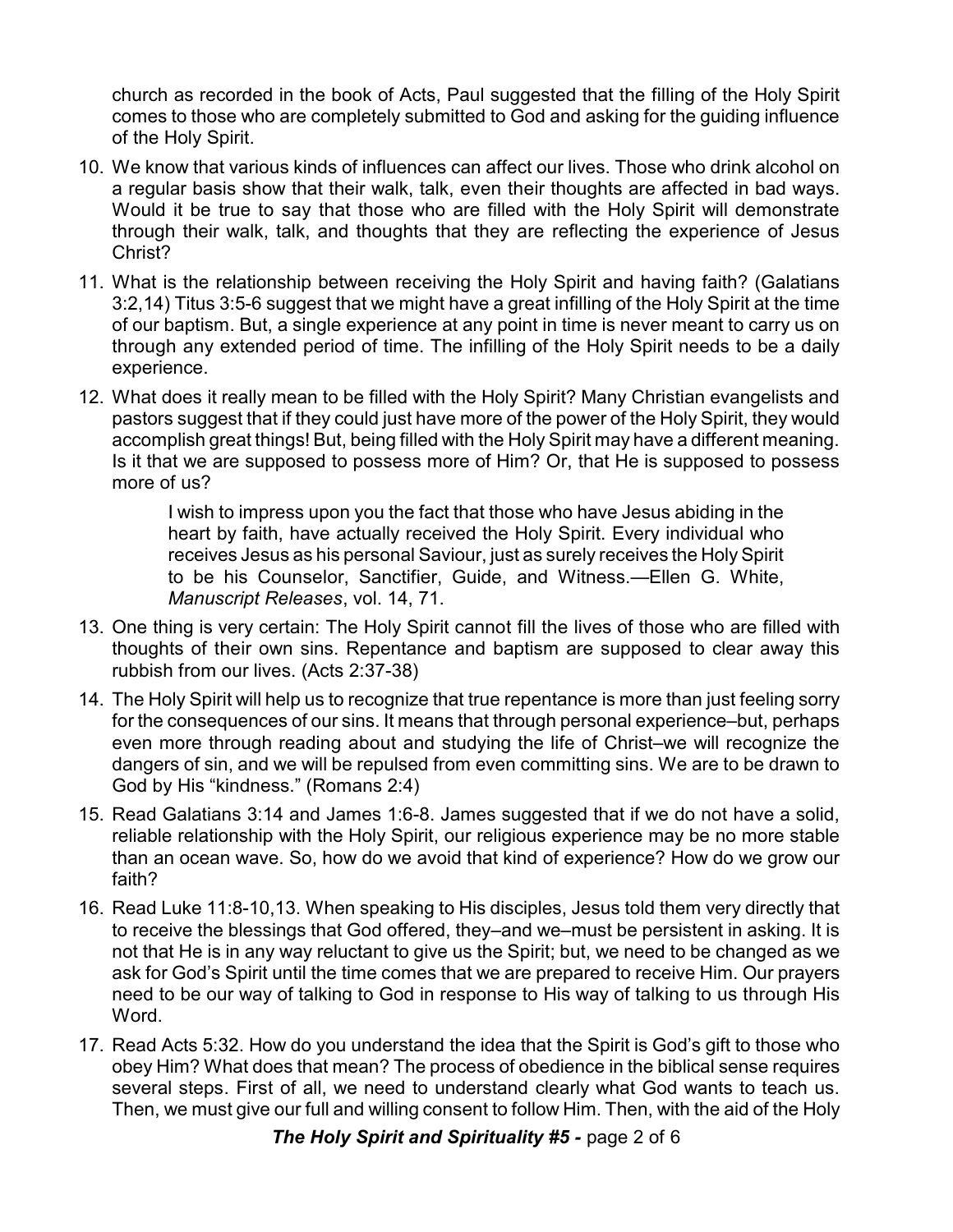Spirit, we must progress as far as possible in actually doing God's will. The Greek word for *obedience* is *hupakoe* which means a humble willingness to listen. It is not focused on our ability to do something.

- 18. Read 1 John 2:4-5. These can be scary words. How many Christians claim to be knowledgeable about God but do not keep His commandments? Would God really call them liars? How many people living today does God consider to be liars?
- 19. Read Jude 18-21. It should be clear from these verses and other parts of the Scriptures that if we are controlled by our natural desires, we cannot have the Holy Spirit.
- 20. The presence of God is often described in the Bible as being something like fire or flames. Does that apply to all Members of the Godhead? Think of some times described in the Bible when God appeared like fire on this earth: The burning bush (Exodus 3:1-11); the pillar of cloud by day and the pillar of fire by night (Exodus 13:21-22); the giving of the Ten Commandments on the top of Mount Sinai (Exodus 19-20); Daniel 7; Ezekiel 1; etc. Does that apply to the Holy Spirit as well? If the Holy Spirit comes into our lives like a fire, is that for the purpose of destroying the sin and worldliness in our lives? The battle against self is never an easy one. We love to be in charge, and we want to be able to do what we want to do. But, that is Satan's way. The battle against self is probably the greatest battle of all time. But, if we succeed in recognizing the advantages of having the Holy Spirit in our lives, then:

**There is no limit to the usefulness of one who, by putting self aside, makes room for the working of the Holy Spirit upon his heart, and lives a life wholly consecrated to God.**—Ellen G. White, *The Desire of Ages* 250.3-251.0. [Bold type is added.]

What does it mean to say: "There is no limit..."?

21. Read Galatians 5:16-26 again; compare Ephesians 5:1-9,17-20. In these passages, we have a clear picture of the contrast between the self-centered life and the Spirit-filled life. Notice the following chart from the *Adult Sabbath School Bible Study Guide* for Thursday, February 2, 2017:

| <b>Self-Centered Person</b>                                            | <b>Spirit-Controlled Person</b>                                               |
|------------------------------------------------------------------------|-------------------------------------------------------------------------------|
| Desires what is sinful and displeasing to<br>God                       | Desires what is spiritual and pleasing to<br>God                              |
| Is controlled by sinful passions                                       | Is controlled by the Spirit                                                   |
| Misuses his/her freedom and gets<br>enslaved in sin                    | Is set free from the bondage of sin and is<br>called to freedom in Christ     |
| Is disobedient to God's will                                           | Is obedient to God's will                                                     |
| Is self-indulgent                                                      | Is self-sacrificing                                                           |
| Displays the fruit of sin                                              | Displays the fruit of the Spirit                                              |
| Does not recognize the need for<br>forgiveness and is boastful of self | Recognizes the need for forgiveness and<br>praises Jesus for what He has done |

22. Let us not deceive ourselves. We cannot transform ourselves. We do not have the power

*The Holy Spirit and Spirituality #5 -* page 3 of 6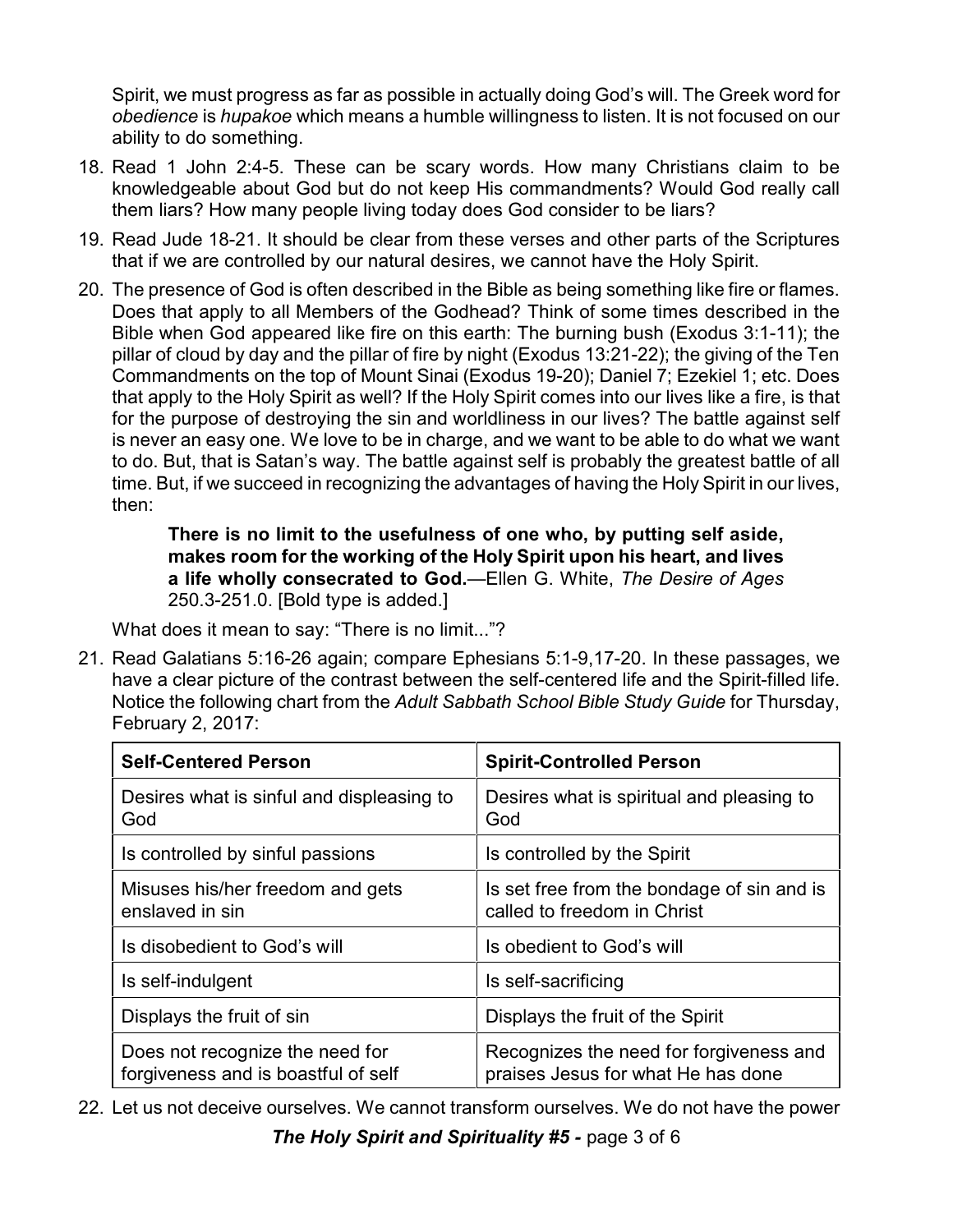to do that because sin is so ingrained in our lives. This is no mere external change. It requires a complete change in our thoughts and our minds including our motives. It is the work of a lifetime. God recognizes that there will be ups and downs; but, He promises to work with us if we truly ask Him to do so.

**All true obedience comes from the heart. It was heart work with Christ. And if we consent, He will so identify Himself with our thoughts and aims, so blend our hearts and minds into conformity to His will, that when obeying Him we shall be but carrying out our own impulses. The will, refined and sanctified, will find its highest delight in doing His service.** When we know God as it is our privilege to know Him, our life will be a life of continual obedience. Through an appreciation of the character of Christ, through communion with God, sin will become hateful to us.—Ellen G. White, *The Desire of Ages* 668.3. [Bold type is added.] Compare Psalm 40:8.

- 23. Can you identify times in your life when you truly have been guided by the Holy Spirit as well as times when you have been determined to do your own thing? In Galatians 5:23, we notice that the final portion of the fruit of the Holy Spirit is self-control. What form does selfcontrol take? God never forces Himself on us; but, He asks us to voluntarily allow the Holy Spirit to work with us. In fact, God suggests that to be truly free, we need to have this working relationship with the Holy Spirit. How does that make us truly free?
- 24. Read Psalm 119:45; Luke 4:18; John 8:34-36; 2 Corinthians 3:17; and Galatians 5:1. In many ways God is trying to make it clear that the only real freedom comes when we recognize that His way is the only right way.

**The Christian's life is not a modification or improvement of the old, but a transformation of nature. There is a death to self and sin, and a new life altogether. This change can be brought about only by the effectual working of the HolySpirit.**—*Ibid.* 172.1; *FLB* 55.2; *AG* 22.4; *Mar* 70.2; *MYP* 157.1; *YRP* 323.5. [Bold type is added.]

- 25. The Greek word often translated *blessed* also means *happy*. Is a Spirit-filled life really the happiest life? Have we seen that in our own lives?
- 26. We have already tried to explore what the Bible means by *a Spirit-filled life*. What would you say to a person who tells you that you have not received the Holy Spirit unless you are able to speak in tongues? Is it possible to be certain that you have received the Holy Spirit? Could you tell if someone else has received the Holy Spirit in their lives?
- 27. On one occasion, a Pentecostal group of Christian believers announced that they were going to pray for the Seventh-day Adventist Church until the Adventists "got the Spirit." They held a large meeting in a downtown hall in Boston to which they invited Adventists. One professor from an Adventist college attended that meeting. Soon people were standing and "speaking in tongues." Immediately, someone else in the room would stand up and give an "interpretation" of what the speaker had said. After a while, the Adventist scholar stood and began to speak in "a strange tongue." As soon as he was finished, someone jumped up across the room and "interpreted" what the Adventist scholar had said. When that person had finished, the Adventist scholar stood up slowly and stated that he had simply quoted Isaiah 53 in the original Hebrew and that he could not see how that had anything to do with what the "interpreter" had said! Everything in the room suddenly

## **The Holy Spirit and Spirituality #5 - page 4 of 6**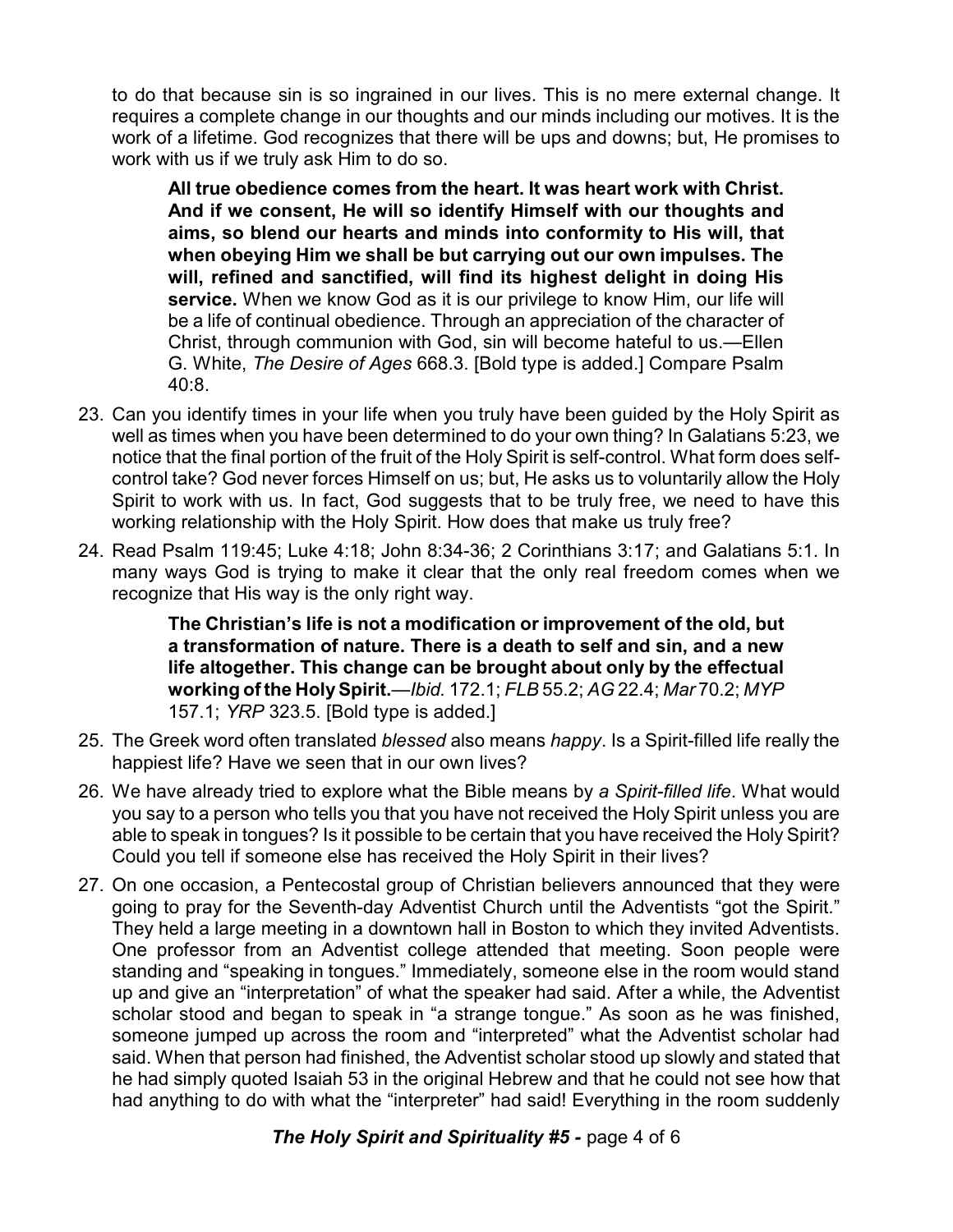went quiet!

- 28. In light of all that we have studied so far, do you think it is important for us to understand the infilling of the Holy Spirit?
- 29. The Bible seems to suggest in several places that the Holy Spirit works with and through angels. What is the role of the angels in all these things we have been talking about? Does the Holy Spirit still work with angels?
- 30. What can we do to correctly realize the dangers of sin in our lives? What practical biblical steps can we take to experience the infilling of the Holy Spirit?
- 31. Do you see any indication anywhere in the Bible to suggest that God is reluctant to give us the Holy Spirit? Or, does God long to fill His people with the Holy Spirit?
- 32. Let us be very clear that it was never God's idea that the infilling of the Holy Spirit should be an experience only for Bible teachers and pastors or those select members who seem to be among the spiritual elite! If we have not experienced the infilling of the Holy Spirit, our Christian lives lose strength, and we will certainly be powerless to overcome temptation.
- 33. One of the questions which arises in the minds of especially young Christians is the following: What does it mean when Jesus talked about the unpardonable sin? (Matthew 12:31; Mark 3:29) In what sense is the unpardonable sin a sin against the Holy Spirit? Would it be correct to say that on the spectrum of Christian living, the unpardonable sin is at one end of the spectrum while the baptism of the Holy Spirit is on the other end? If the Holy Spirit is the One who brings the truth about God and the life of Jesus to us in our day through the Bible and by inspiring us and if we reject that way, then we have rejected God's plan for our lives. Jesus said: "I am the way, the truth, and the life." (John 14:6, *GNB*) There is no other way. God will honor your choice. If you reach the point that you have completely rejected God, then with sadness He will honor your decision and leave you alone. (Hosea 4:17)
- 34. *To be filled with the Holy Spirit* means to be filled with the fruit of the Spirit as found in Galatians 5:22-23. It means to be daily practicing Bible study, prayer, and witnessing, leading us to become more and more like Jesus, and thus, more and more in agreement with the guidance of the Holy Spirit until we reach the place where we do what is right because it is right because we have come to understand why God's ways are the only right, true, and safe ways to live.
- 35. The Holy Spirit will never lead us off into speculative and unbiblical ideas.
- 36. Read again Matthew 3:11. Why did John say that Jesus would baptize us with the Holy Spirit and fire? What does the *fire* part mean?
- 37. We have looked at many verses in Scripture dealing with the Holy Spirit and spirituality. Some of those verses may be difficult to understand. Let us suggest three things, as modified from page 67 of the *Adult Teacher's Sabbath School Bible Study Guide*, that we could do to improve our understanding of the biblical passages we are studying:

1) Read the full context of the passage. What was the setting? Who was speaking? And to whom? What were the circumstances?

2) How do the words and the ideas in this particular passage compare with similar passages in other parts of the Bible?

*The Holy Spirit and Spirituality #5 -* page 5 of 6